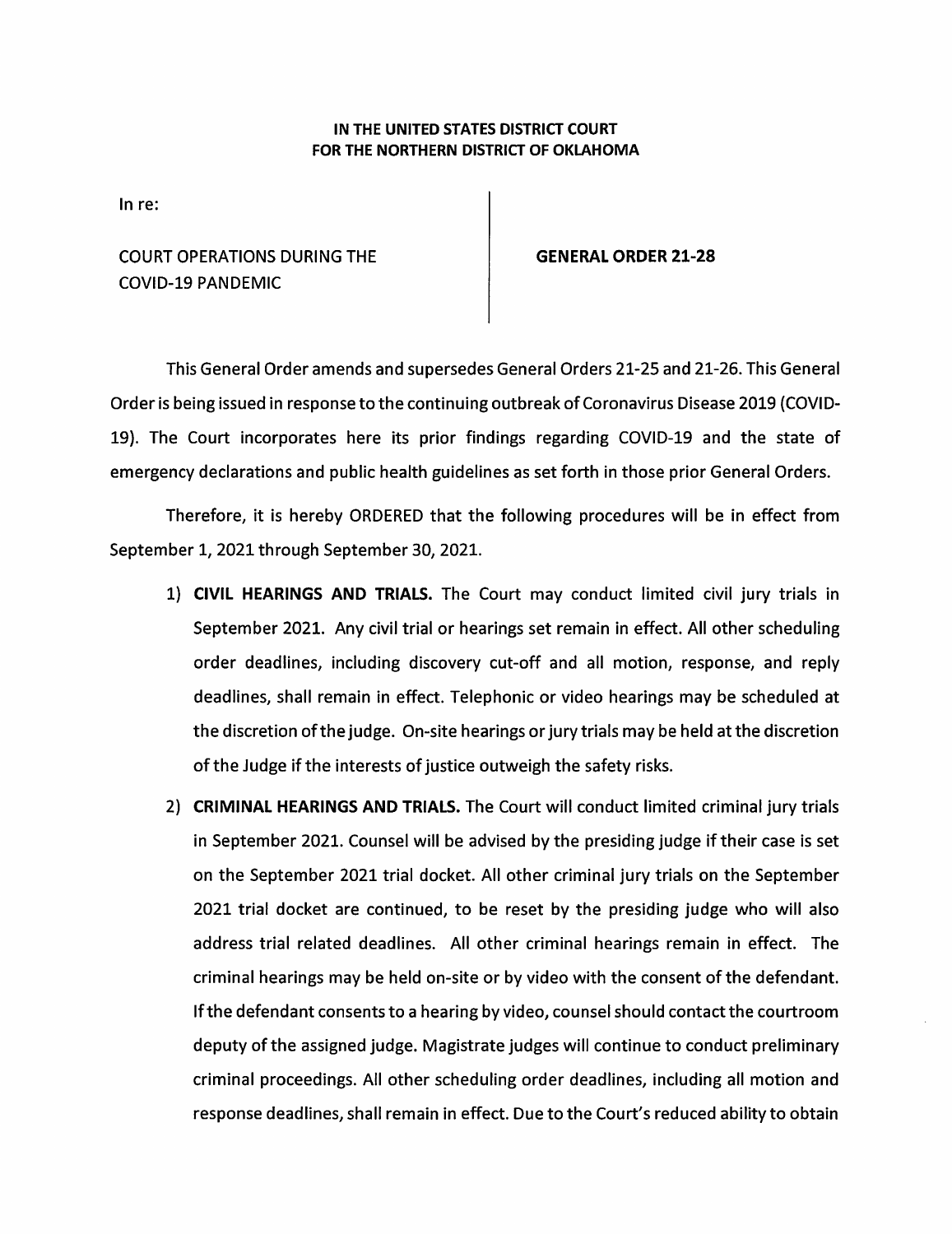an adequate spectrum of jurors, and the effect of the public health recommendations on the availability of counsel and Court staff to be present in the courtroom, the time period of September 1, 2021, inclusive, through the scheduled October trial docket starting October 18, 2021, will be excluded under the Speedy Trial Act, as the Court specifically finds that the ends of justice served by ordering the continuances outweigh the best interests of the public and any defendant's right to a speedy trial, pursuant to 18 U.S.C. § 3161 (h)(7)(A). Telephonic or video hearings may be scheduled at the discretion of the judge, which may be conducted in a manner consistent with General Order 21-22. On-site hearings or jury trials may be held at the discretion of the judge if the interests of justice outweigh the safety risks.

- 3) **SETTLEMENT CONFERENCES.** All scheduled settlement conferences will proceed inperson as scheduled. However, in special circumstances the Court will consider requests to hold the settlement conference by video or telephonic means.
- 4) **GRAND JURY PROCEEDINGS.** Grand jury proceedings in this District will be held as scheduled.
- **S) NATURALIZATION.** Naturalization ceremonies will be held but limited to no more than 20 new citizens per ceremony with no spectators.
- 6) **ON-SITE SAFETY PRECAUTIONS.** The U.S. Center for Disease Control has issued updated guidelines on mask wearing, social distancing, and other COVID-19 protocols. All visitors will be required towear maskswhile on the 2 **nd ,** 3 **rd ,** or 4 **th** floor of the Page Belcher Building. Visitors who do not have a mask will be provided one. Each court employee will be required to wear a mask when away from their personal office or workstation, when in common areas where two or more people are congregated. Each Judicial Officer will determine appropriate policies for their courtroom proceedings.

Individuals may not enter the courthouse if in the last 14 days they have been diagnosed with COVID-19, or in the last 14 days they have been in contact with anyone diagnosed with COVID-19 and they were not fully vaccinated prior to contact, or if they are currently experiencing signs of fever, a cough, shortness of breath, or a recent loss of smell or taste. Anyone attempting to enter in violation of these protocols will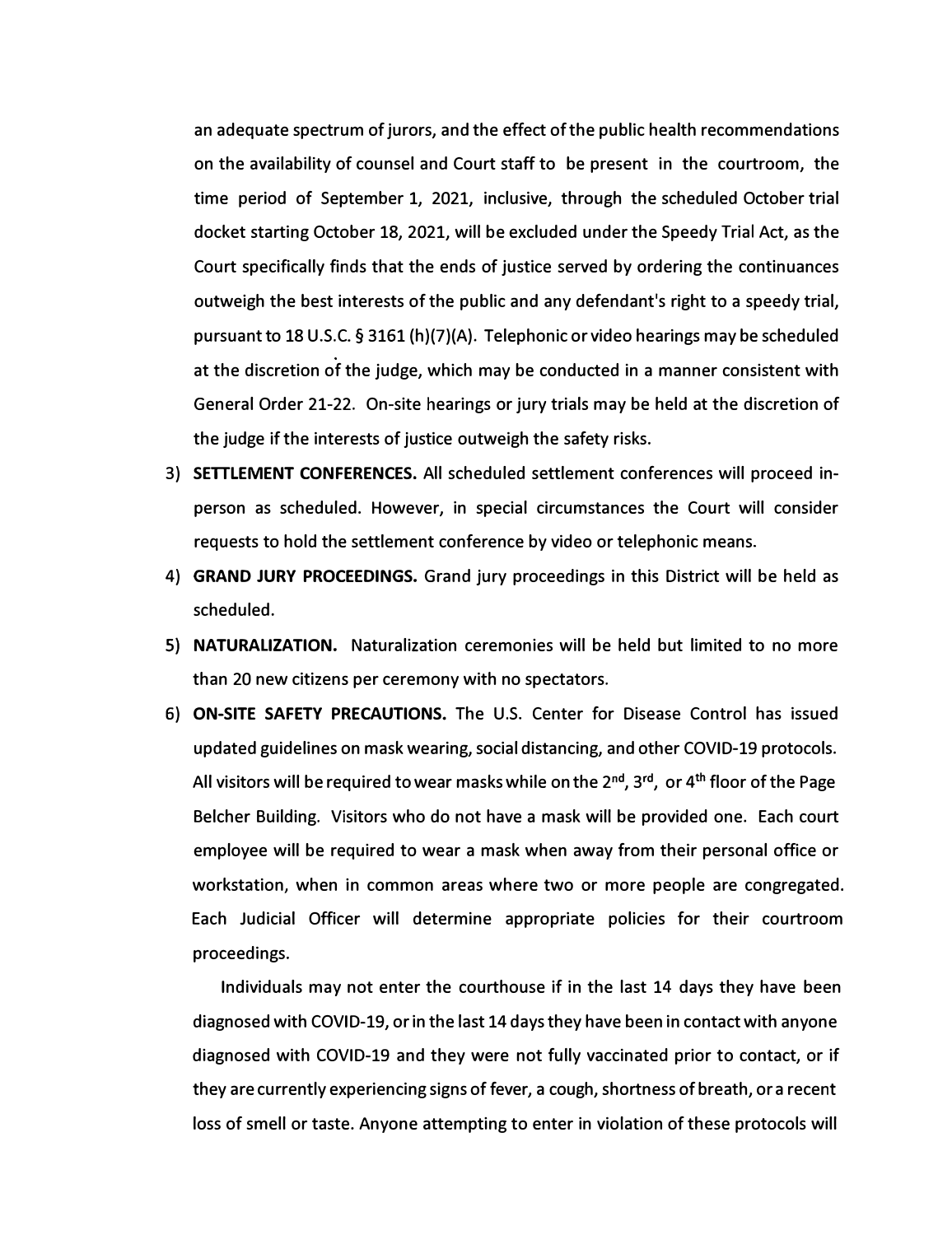be denied entry by a Court Security Officer or Deputy United States Marshal. Any attorney or party shall promptly notify opposing counsel and the Court if they reasonably suspect that a participant in any scheduled hearing, trial, conference, or other proceeding at the courthouse may come within any of the categories listed above. To the extent possible, counsel shall affirmatively inquire of their clients and witnesses whether they come within any of these categories. If you are scheduled or required to appear at the courthouse and are denied access or otherwise unable to attend because of the restrictions in this Order, you are directed to proceed as follows:

- If you are represented by an attorney, please contact your attorney;
- If you are an attorney and you are scheduled to appear in court before a judge, please contact the courtroom deputy of the presiding judge;
- If you are scheduled to meet with a pretrial services officer or a probation officer, please contact the Probation Office;
- For other District Court matters, please contact the Clerk's Office of the U.S. District Court.

The Court will vacate or amend this General Order no later than September 30, 2021.

IT IS SO ORDERED THIS 25th day of August, 2021.

 $9 + H - P$ 

AEIL. III CHIEF UNITED STATES DISTRICT JUDGE

CLAIRE V. EAGAN UNITED STATES DISTRICT JUDGE

UNITED STATES DISTRICT JUDGE